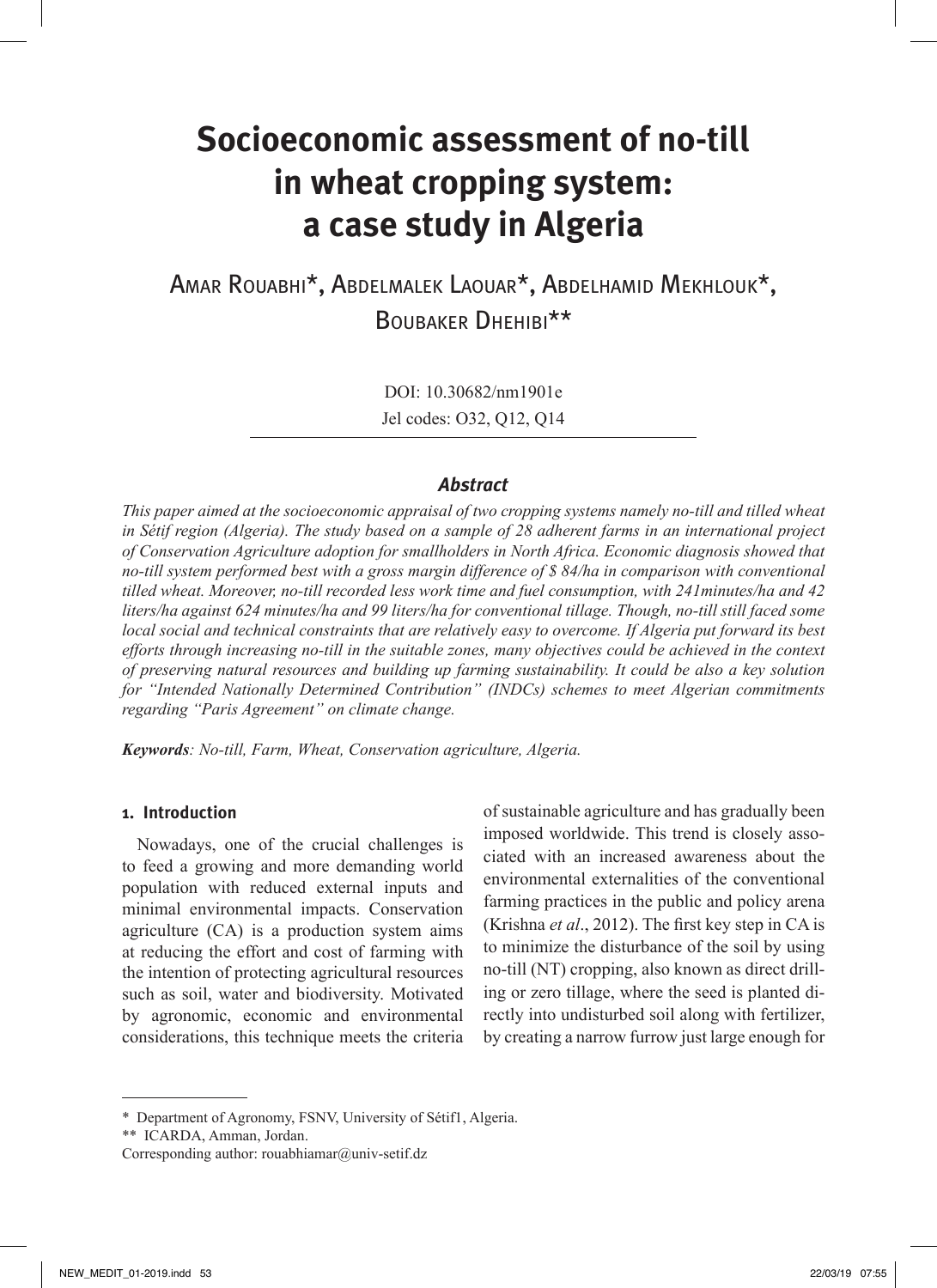the crop's seeds to be injected. Globally, farmers are adopting CA at a dramatic rate, from 45 million hectares in 2001 (Derpsch *et al*., 2010) to about 157 million hectares in 2015 (FAO, 2018). NT has the potential to address the economic and environmental challenges of sustainable intensification such as reducing costs of labor, fuel and machinery, greenhouse gases emission and therefore increasing carbon sequestration, all of that could be tools of fighting climate change. The initiation of scientific NT attention can be traced back to the 1970s in Brazil, where the first NT field trials were conducted (Derpsch, 2008). NT practice by minimizing the soil disturbance and providing residue soil cover, is found to increase the soil fertility and water use efficiency, thus helping cereal farmers to sustain the crop yield over a longer term (Benites, 2008; Dhehibi *et al*., 2018), better control soil erosion, lower the overall cost of crop production, and increase farm income (Séguy *et al*., 1998). These opportunities could help countries meeting their commitments to the United Nations SDGs by 2030. In Algeria, cereals are mainly grown under rainfed conditions. Annually, about 3.5 million hectares are harvested in the northern strip; where two-thirds of the agricultural sole are suffering from the hardness of the semi-arid climate conditions. Moreover, the northern part of Algeria is highly subjected to soil erosion estimated annually at 2.000 to 4.000 tons/km² due to erratic rainfall and its high intensity during the rainy season (Demmak, 1982). Many research projects were conducted in northern Algeria for developing NT technologies (Zaghouane *et al*., 2006) where wheat yields are between 1 and 1.5 t/ha (Mahdi, 2004). For the first time in Algeria, the adoption of NT started in 2002 at the high plains of Sétif province with cereals and legumes crops. Since then, several government subsidy programs have been implemented to faster it. While, adoption process faced continually socioeconomic and technical constraints (Rouabhi *et al*., 2016). Over time, technology adoption needs to be monitored by extension services and scientists to draw attention to pros and cons and how to improve adoption process.

Through a sample of 28 adherent farms in an international subsidy program for NT adoption, the present paper tries to assess the agro-economic efficiency of CA technology by comparing two wheat cropping systems: namely NT and Conventional Tillage (CT) and aims also at diagnosing the adoption process of NT under the semi-arid conditions in Sétif province.

## **2. Material and methods**

#### **2.1.** *Conceptual framework*

Cereals are the predominant crops in Sétif province, annually they occupy about 1073880 ha, most area is allocated to durum wheat (44%) where the majority is conducted in CT. Rainfall and temperatures are subject to large intra and inter-annual variations, which impact the annual yields that fluctuate from 0.8 to 1.5 t/ ha (MARD 2017). The low productivity levels of wheat in the semi-arid zone is not due solely to environmental factors, it is also the result of both crop management and adaptation to local conditions. Local farmers became interested in NT wheat cropping in 2002 (Bouzerzour *et al*., 2006). Much of this interest was a result of the availability of NT seeders, the technical and financial support provided by extension services of agriculture. This study was conducted in 2016 crop year in Sétif province (Algeria) at the end of "CANA Project" http://cana-project.org/. This project aimed at adapting CA for rapid adoption by smallholder farmers in North Africa. The geographic spread of the project included three North Africans platforms (Sétif-Algeria), (Chaouia-Ouardigha-Morocco) and (Fernana-Tunisia), with a scientific cooperation of the Australian Center for International Agricultural Research (ACIAR) and ICARDA. The study focused on a sample of 28 tracked farmers involved in NT adoption process for three years (2013-2014-2015) in CANA project. Indeed, farms were financially subsidized and technically supported during the project period. But, in 2016, farms no longer received incentives. Given this new situation, it would be appropriate to assess the artificial effects of the CANA project and hence the actual choices of NT adoption by farms. If NT practice has positive impacts, thereafter the adoption rate of NT will be reliable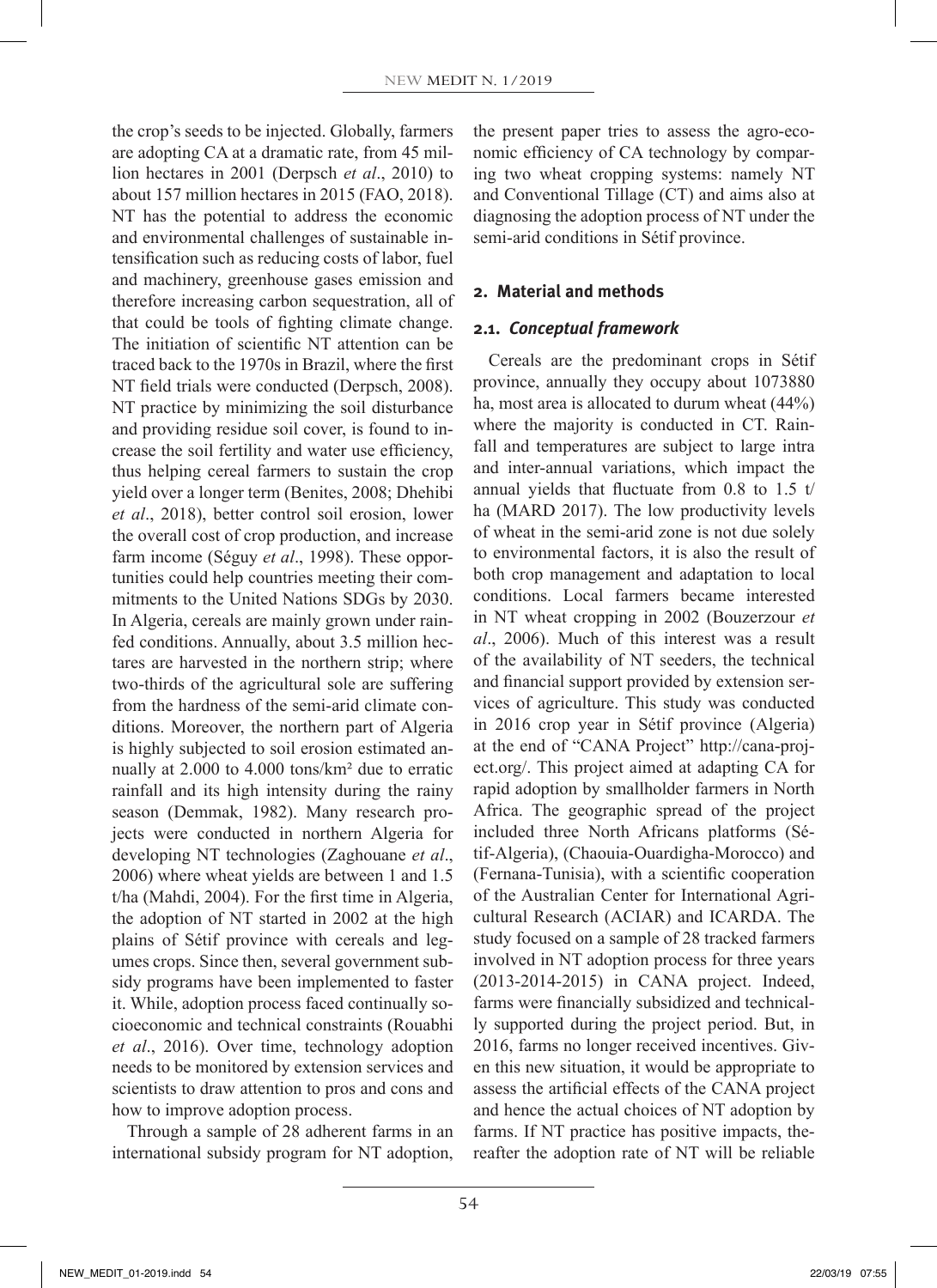afterwards. Against, if NT has not enough advantages, farms will abandon it and return back to the old system (CT).

## **2.2.** *Characteristics of the area study*

Situated in the northern part of Algeria, Sétif province is characterized by a semi-arid climate with an annual rainfall of 458 mm, where the majority area of cereals located in central and southern, has less than 25% occurrence of exceeding 400mm/annum (Rouabhi, 2017). The study area includes 10 municipalities spread over an area of 1500 km², known by cereals as staple crops particularly durum, soft wheat and barley. In Algeria*,* the average farm size of smallholders represent 79.2% of all farms, varying from 2.7 to 9 hectares (Shaw, 2015). The small scale farming is the most dominant in the region because of the land tenure law and the recursive division of land by families.

#### **2.3.** *Source of data and treatment methods*

Through a targeted sampling method, gathered data turned around financial and technical aspects of 28 selected farms, combining NT and CT for durum wheat cropping. Supplemental information was gathered via interviews with officials of agricultural services and cooperatives. The collected data were got verified from experts and the socioeconomic team of CANA project. Every possible care was taken to ensure the accuracy and reliability of the information especially for financial data.

At first, the study focused on the farms characterization and then went through a financial assessment; the accounting model used in this study was based on the gross margin. Indeed, the average annual costs and returns for one hectare of NT and tilled durum wheat were calculated under rainfed conditions. Variable costs referred to the overheads which varied directly according to the level of production of grown crop. They included seed, hired labor, fertilizers, pesticides, and hired machinery. However, fixed costs are defined as costs that do not change with the level of production, they include depreciation, interest, repair maintenance and insurance (Sofijanova *et al*., 2012). Indeed, fixed costs depend on the quality and the costs of investment. The profitability levels of durum wheat farming in both cropping systems were examined in a gross margin comparative analysis; the gross margin is the difference between the gross income and total variable costs.

Break even yield refers to the yield (q/ha) to be obtained to cover variable costs only; this parameter will give some indication of the riskiness or exposure of the particular farm. Break even yield is a ratio of total variable costs and the gross income of one quintal of product (grain and straw). The results, calculated in the national currency unit, were converted to US Dollar at the actual rate of exchange during 2016 crop year.

## **3. Results and discussion**

## **3.1.** *Social characterization*

The characterization of farms was based on some socioeconomic components, taking into account the criteria of the farm and the personal skills of the farm holder such as the age, the educational level and the technical level of agricultural training. Indeed, these criteria allow a fine understanding of the decision making process regarding NT adoption in farms. The observed age spanned between a minimum of 32 years and a maximum of 66 years. The average age was 51 years; where almost of 54% of farmers were older than 50 years. This finding corroborates the results of the general census of agriculture in 2001, stating that the age of Algerian farmers is high. Indeed, the higher age may give an idea on the skills and the accumulated experience within farm.

However, the low level of farmer's instruction is the major impediment that faces agricultural development in Algeria (Zoghbi, 1992). The results showed that the level of education of farmers is relatively high, where 39% and 25% represented the secondary and the university level respectively. This result is contrary to the figures put forward by Rouabhi *et al*. (2014) saying that the level of education of local farmers is largely low. This contrast could be due to the targeted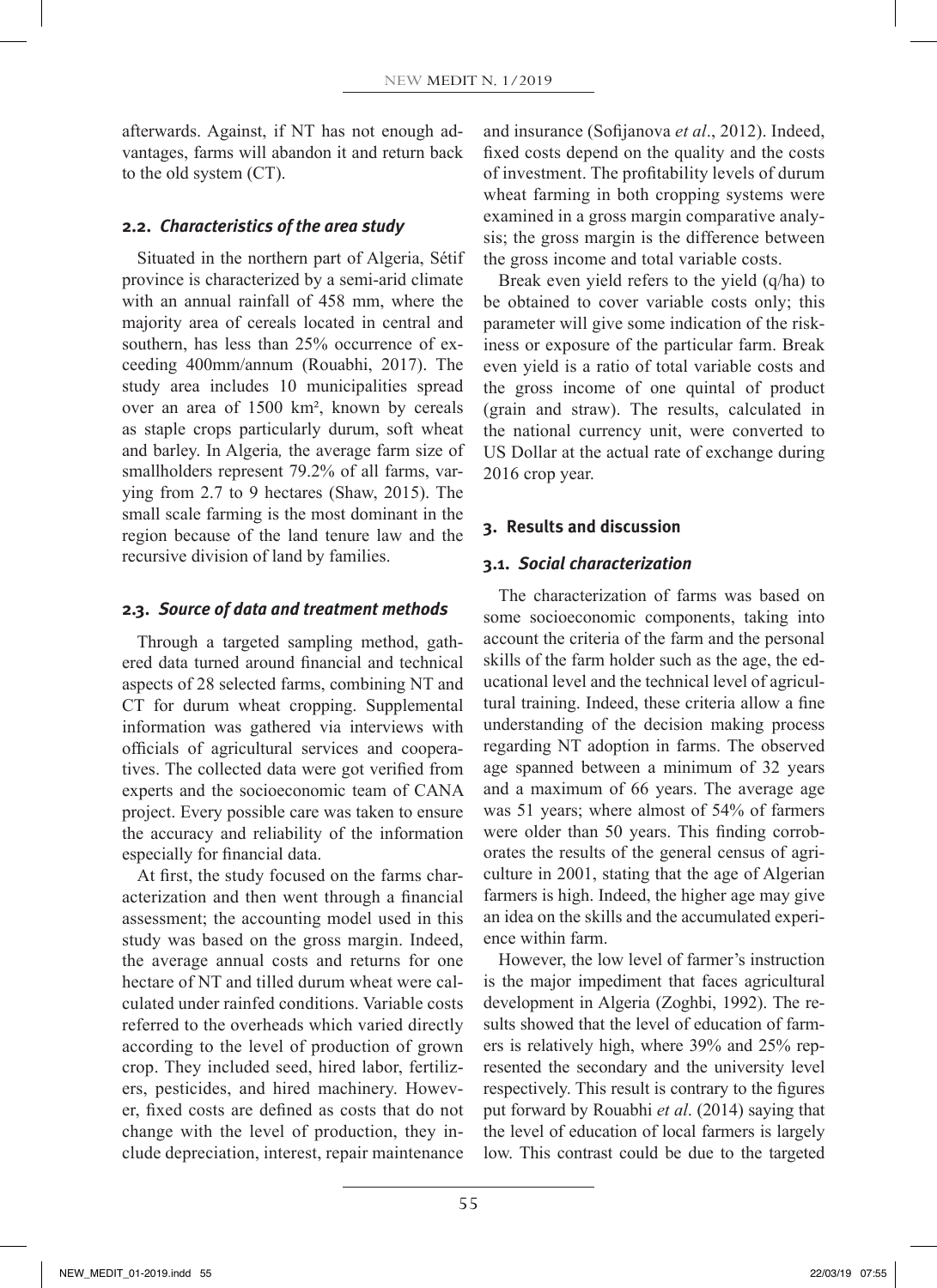sampling method used in this study. Accordingly to the educational level, the observed level of agricultural technical training was relatively high as well. Where 39% had a very good technical level, however, 36% had a medium level and 25% had a low level of training. In Algeria, the role of agricultural training centers in developing skills and training farmers is very limited. Berranen (2007) highlighted that only 1% of the total number of farmers has been concerned by training between 2000 and 2006. Locally, the low level of education and the lack of agricultural training were the most important obstacles to the development and extension of agricultural technology.

## **3.2.** *Economics of NT and CT cropping*

Keeping regular records on-farm of all technical and financial activities is an important component of farm management and decision-making for long term planning. Farm Gross margin is one of the simple financial means that helps to improve farm potentials. In the following parts, a comparison is implemented between the profitability of NT and CT of one hectare of durum wheat.

## 3.2.1. *Gross income*

The gross incomes per hectare for NT and CT systems were \$ 990.38 and \$ 941.50 respectively (Table 1), indicating a relative association between the gross incomes and cropping system. Generally, the grain yield is the backbone of the economic income of farms practicing cereal crops. Within the sample the average grain yield of durum wheat were 26.41 q/ha in NT system and 21.52 q/ha in CT system. Locally, grain yields were usually variable from one year to another; they are strongly associated with the amount and the distribution of the annual rainfall. It should be noted that CA technology could improve resilience of farms to climatic hazards, if it is well combined with crop rotation and right crops residue management. Moreover, NT could significantly increase rainfed crop productivity in dry climates, suggesting that it may become an important climate change adaptation strategy for ever-drier regions of the world (Pittelkow *et al*., 2015).

In Algeria, cereal farms are supported and sheltered from international price fluctuations, their grain productions are sold to the governmental cereal collection units at incentive prices of \$ 28.12/q. Indeed, sales of straw represent an additional financial resource for farms, because in the semi-arid region the production system is based on the combination of livestock farming and cereals (Rouabhi *et al*., 2016), as a result, secondary products such as straw and grazing areas become coveted. Sales of straw in the CT system exceeded straw sales in the NT system, where straw sales were about 107 straw bales/ ha and 79 straw bales/ha respectively, it should be noted that straw bale weights between 15 and 20 kg. According to the principle rules of NT, farms have to keep more straw on field, in order to guarantee more organic cover, able to preserve soil moisture and minimize erosion, which could have a positive impact on farm sustainability over time.

#### 3.2.2. *Variable costs*

According to the accounting model, variable costs are broken down into input costs, hired machinery and miscellaneous. The NT system is known to minimize operating expenses and hence reducing total variable costs, in this study variable costs in NT system recorded \$ 244.17/ ha against \$ 279.02/ha in CT.

#### 3.2.2.1. Materials (Inputs)

In durum wheat cropping system, much money is spent to purchase inputs, according to the study, the cost of inputs were \$ 131.59/ha in NT and \$ 134.78/ha for CT system, representing 54% and 48% of the total variable costs respectively. NT practice is found to be helping the farmers to reduce seed rate by 25%, because of its positive effect on seedling emergence rate. Krishna *et al*. (2012) reported that farms can earn 8% to 11% of seeding rates in NT compared to CT. Locally, farmers used from 1.2 q to 1.4 q of seeding density in CT while in NT the density could drop to 0.9 q/ha. The seeding rate is generally related to several technical factors such as pedoclimatic conditions, specific weight of wheat varieties and seeder adjustment. Inputs of seeds were about \$ 29.25/ha and \$ 39/ha for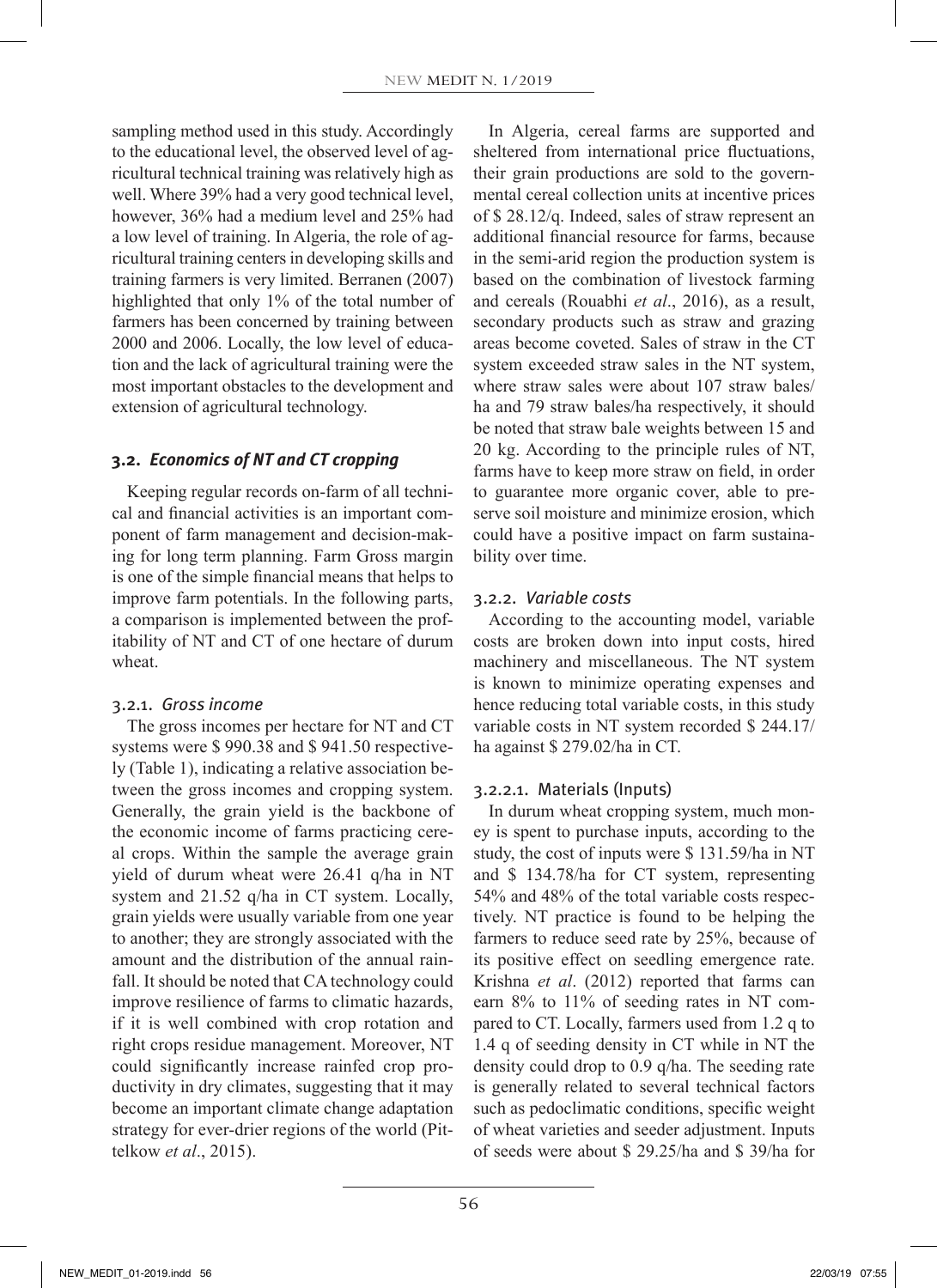NT and CT respectively. However, for both systems, prices of fertilizers were similar with \$ 68.94/ha. The most used mineral fertilizers were Mono-Ammonium Phosphate (MAP) and urea, used respectively at various doses of 1 q/ha and 0.8 q/ha in autumn and spring. However, costs of sprays in NT were greater than those of CT, because of the supplemental use of "Glyphosate" in NT system. Locally, "Glyphosate" is used as a pre-seed herbicide; it is applied at a dose of 3 liters per hectare, equivalent to a supplemental cost of \$ 27.81/ha. Farms using "Glyphosate" may have early weed control, so they would use less anti monocotyledon and anti-dicotyledon herbicides during the remaining cropping cycle. Recently, some farms were taking health concerns about the use of "Glyphosate", therefore, they reverted to mechanical weeding in order to avoid its prolonged use. Indeed, the level of education of farms holders reflected their awareness about the "Glyphosate" use, which is considered as «probably carcinogenic to humans» (WHO, 2015). In many countries, "Glyphosate" has been banned for public health considerations but in Algeria it is still allowed.

#### 3.2.2.2. Hire machinery

Machinery costs amounted to \$ 79.02/ha for NT system and \$ 111.67/ha for CT. According to the dry farming techniques applied locally, farms usually adopt a biennial rotation, cereal on uncultivated fallow, where, the soil is plowed in spring and left to rest until autumn and then re-worked and seeded. This technique aimed at weeding, scheduling fallow works and conserving soil moisture by taking advantage of spring rainfall for the following year (Bernard, 1911). This procedure seemed to have supplemental costs in comparison with NT. The advantage here is in favor of NT because of the total absence of land preparations. Godwin (2014) showed that the NT system could potentially have a work rate of 2.5 less than CT, both matched to the appropriate sizes of tillage tools. In NT, farm saved \$ 21.88/ha in plowing, \$ 17.58/ha in the bed seeding preparation and \$ 1.76/ha in rolling. Seeding operation was more expensive in NT; it was 3 times more expensive. To be managed, the NT seeder required a powerful tractor, higher than 100 horsepower (hp). Also, the seeder unavailability in the region implied more expensive rental services. Spraying operation encompasses the application of herbicides; the treatment cost was \$ 5.52/ha in NT and \$ 2.76/ha in CT. Generally, the number of interventions is higher in NT, where farms are forced to perform a pre-seeding treatment to completely eradicate all plants through Glyphosate use.

For cropping systems, all costs of grain harvest, straw baling, swathing and freight were similar; with \$ 56.05/ha. Some others charges (miscellaneous) were assessed on the basis of 2% of the gross income per hectare. Miscellaneous included insurance, levies and taxes, their costs were quite similar for both cropping systems; with \$ 33.56/ha in NT and \$ 32.58/ ha in CT.

## 3.2.3. *Gross margin*

Economically, the NT system was more efficient than the CT system, the gross margin was \$ 746.21/ha in NT and \$ 662.48/ha in CT. this variation was mainly due to the decrease of the total variable costs under the NT system. Erenstein *et al*. (2008) estimated a cost-saving of 7-10% in some regions of India and Pakistan. However, Krishna *et al*. (2012) reported that NT adopters are found to save about 34% over their CT counterparts in the subsistence wheat farming systems. It should be noted that grain yields under the NT system may drop during the first years of adoption. Morris *et al*. (2014) indicated that the crop yields immediately after NT adoption are lower than in CT, but that they improve with time. Also, a targeted review of NT studies in sub-Saharan Africa and South Asia reported at high risk of short-term yield declines for major annual crops (Brouder and Gomez-Macpherson, 2014). In 2013, over the CANA project platforms in the Maghreb, the gross margin in Morocco and Tunisia were in favor of NT system, in Morocco, under low annual rainfall zone, gross margin was \$ 367/ha under NT against \$ 356/ha under CT. In Tunisian high annual rainfall zone, gross margin was \$ 775/ha for NT and \$ 625/ha. Break-even yield analysis computed the yield necessary at a given level of prices to cover all variable costs. In Algeria, selling price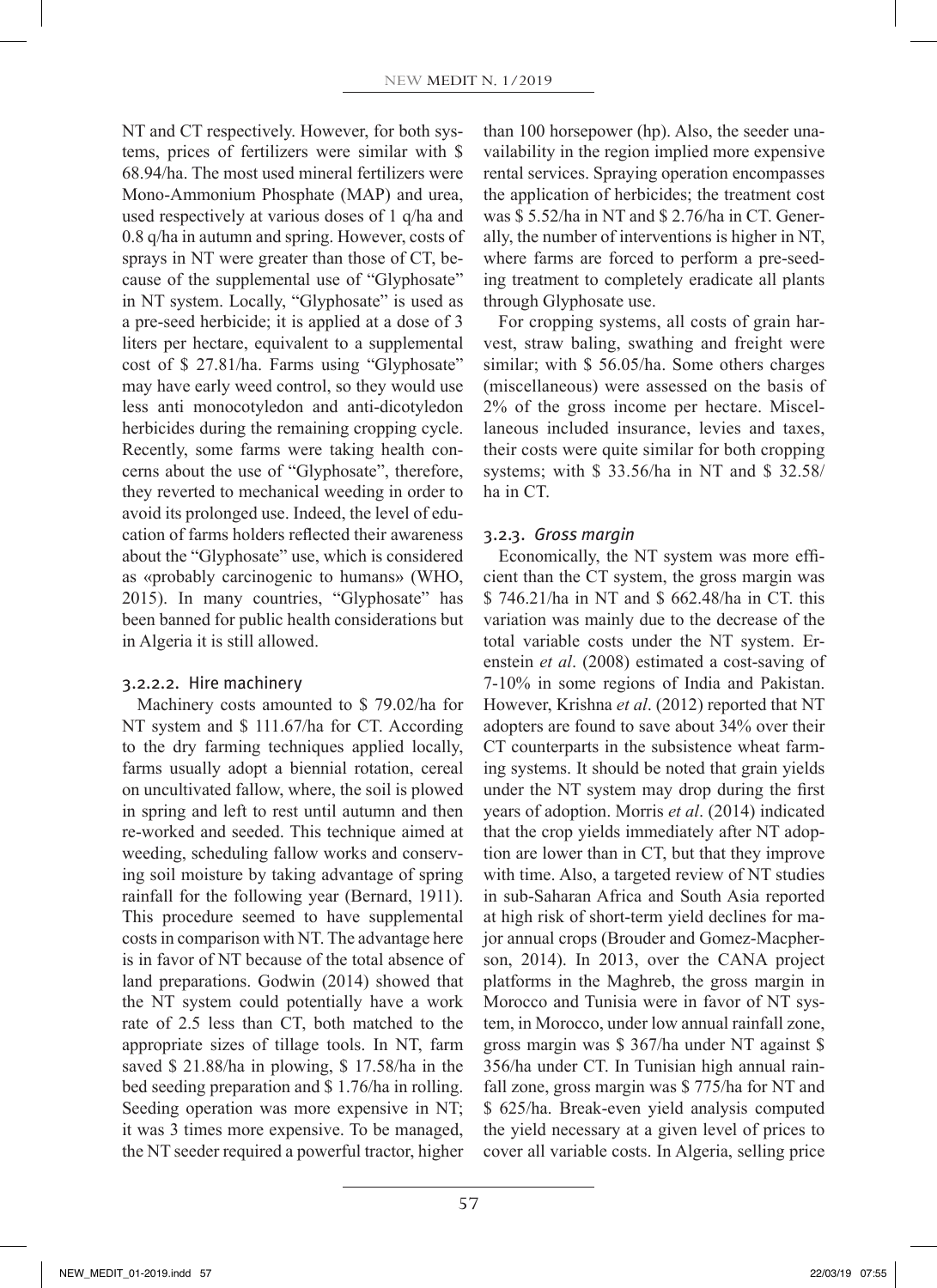|                                                           | No-tillage                 |        | Conventional Tillage |        |
|-----------------------------------------------------------|----------------------------|--------|----------------------|--------|
| Income                                                    | Yield                      | Income | <b>Yield</b>         | Income |
| Grain $(q/ha)$                                            | 26,41                      | 742,78 | 21,52                | 605,25 |
| Straw (bale/ha)                                           | 79,23                      | 247,59 | 107,6                | 336,25 |
| <b>Gross income</b>                                       | \$990,38                   |        | \$941,50             |        |
| <b>Materials (input)</b>                                  |                            |        |                      |        |
| Seed                                                      | 29,25                      |        | 39,00                |        |
| Fertilizer                                                | 68,94                      |        | 68,94                |        |
| <b>Sprays</b>                                             | 33,40                      |        | 26,84                |        |
| <b>Total Input</b>                                        | 131,59<br>(54%)            |        | 134,78<br>(48%)      |        |
| <b>Hire machinery</b>                                     |                            |        |                      |        |
| Plought                                                   | 0,00                       |        | 21,88                |        |
| Soil preparation                                          | 0,00                       |        | 17,58                |        |
| Seeding                                                   | 13,99                      |        | 4,73                 |        |
| Rolling                                                   | 0,00                       |        | 1,76                 |        |
| Fertilising                                               | 3,46                       |        | 6,91                 |        |
| Spraying                                                  | 5,52                       |        | 2,76                 |        |
| <b>Grain Harvest</b>                                      | 27,54                      |        | 27,54                |        |
| Straw Baling and swathing                                 | 17,97                      |        | 17,97                |        |
| Freigth                                                   | 10,55                      |        | 10,55                |        |
| <b>Total Hire machinery</b>                               | 79,02<br>(32%)             |        | 111,67<br>$(40\%)$   |        |
| <b>Miscellaneous</b>                                      |                            |        |                      |        |
| Insurance                                                 | 13,75                      |        | 13,75                |        |
| Levies & Other $(2\% \text{ of income})$                  | 19,81                      |        | 18,83                |        |
| <b>Total Miscellaneous</b>                                | 33,56                      |        | 32,58                |        |
|                                                           | (14%)                      |        | (12%)                |        |
| <b>Total Variable Costs</b>                               | \$244,17                   |        | \$279,02             |        |
| <b>Gross Margin</b>                                       | \$746,21                   |        | \$662,48             |        |
| <b>Break Even Yield</b><br>(to cover variable costs only) | $8,68$ q/ha<br>$9,92$ q/ha |        |                      |        |

Table 1 - Per hectare gross margin of durum wheat cultivated under NT and CT.

of durum wheat is incentive (\$ 28.12/q), hence farmers who are practicing NT are more able to cover variable costs, with less Breakeven yield (8.68 q/ha). However, Breakeven yield in CT is 9.92 q/ha. Generally, the economic profitability is certain in both cropping systems, but in NT system it could provide more advantages in economic, agronomic and environmental terms.

# **3.3.** *Time saving and fuel consumption*

The substitution of CT by NT allowed more even distribution of labor over the year, because of the elimination of soil preparations operations.

Amount of time used up for each operation in minutes are shown in Table 2. For CT system, land is usually prepared since spring, where deep plough and weeding are carried out, as a result the labor time duration was consistently higher (710 min/ha/year) with 12 field tasks, However, in NT the number of field tasks was only 7 with a labor time duration of 297 minutes. The major part of work time was allocated to soil preparation in CT with 405 minutes corresponding to 57.04% of all labor time. However, the great part of work time in NT was taken by harvesting, baling and freight operations with 225 minutes (75.76%). Fuel consumption was higher in CT system with 90 liters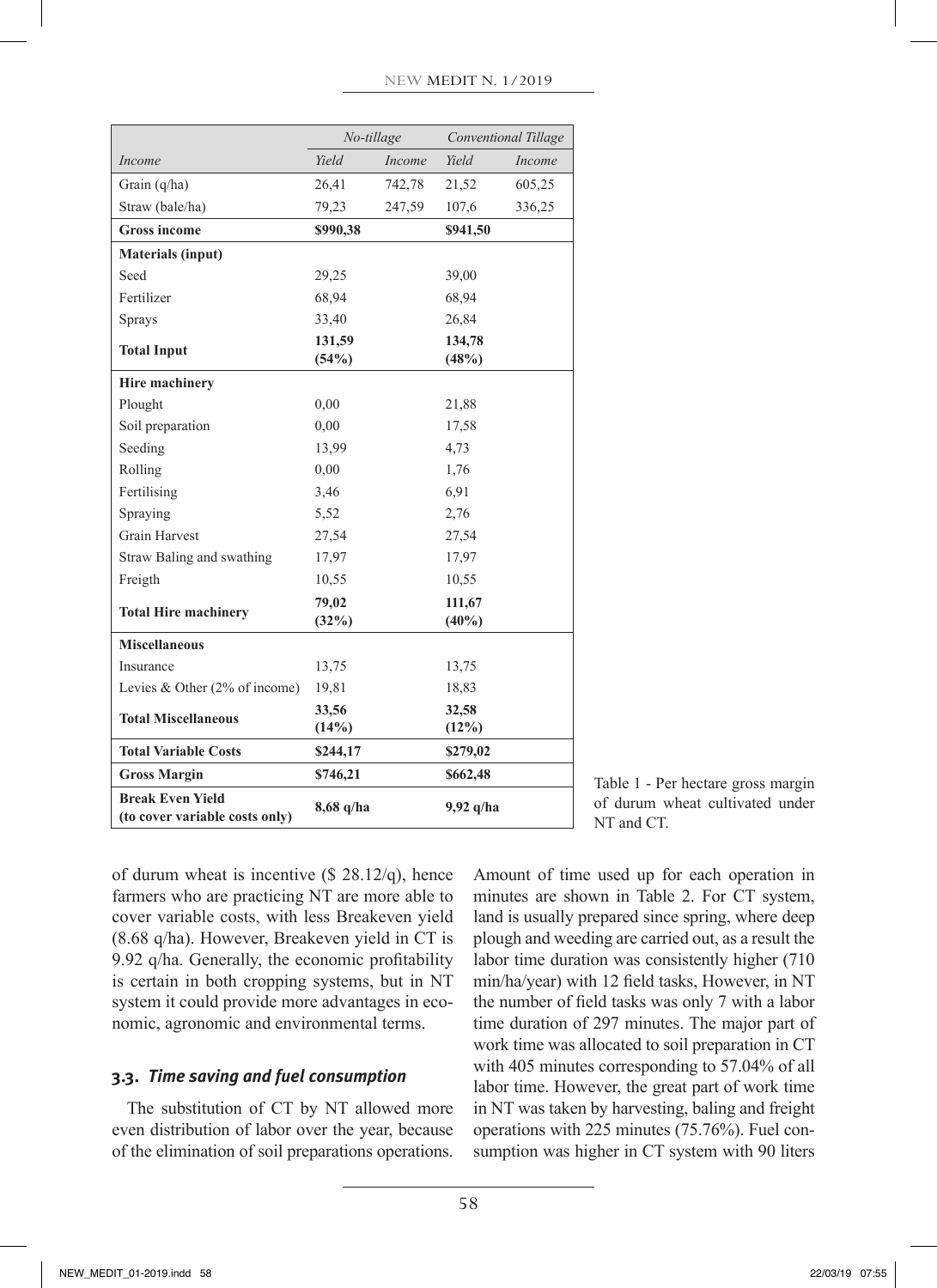|                                                    | Time of labor (minute) |                  | Fuel consumption (liter) |                 |
|----------------------------------------------------|------------------------|------------------|--------------------------|-----------------|
|                                                    | NT                     | CT               | NT                       | CT              |
| <b>Subtotal Soil</b>                               |                        | 405              |                          | 49              |
| preparation                                        | $0(0\%)$               | $(57,04\%)$      | $0(0\%)$                 | $(54.38\%)$     |
| Ploughing                                          |                        | 240              |                          | 28              |
| First Cover crop pass                              |                        | 60               |                          | 8               |
| Second Cover crop pass                             |                        | 60               |                          | 8               |
| Seedbed preparation                                |                        | 30               |                          | 3               |
| Rolling                                            |                        | 15               |                          | $\overline{2}$  |
| <b>Subtotal Seeding</b><br><b>&amp;Fertilizing</b> | 32<br>$(10.77\%)$      | 60<br>$(8.45\%)$ | 10<br>$(20.41\%)$        | 7(7.77%)        |
| Seeding                                            | 17                     | 30               | 8                        | 3               |
| Fertilizing (MAP)                                  |                        | 15               |                          | $\overline{2}$  |
| Fertilizing (Urea)                                 | 15                     | 15               | 2                        | $\overline{c}$  |
|                                                    |                        |                  |                          |                 |
| <b>Subtotal Spraying</b>                           | 40<br>$(13, 47\%)$     | 20<br>$(2.82\%)$ | 5<br>$(10.20\%)$         | 5<br>$(0.12\%)$ |
| Spray (Glyphosate)                                 | 20                     |                  | 2.5                      |                 |
| Sprays (anti mono and<br>anti-dicotyledon)         | 20                     | 20               | 2.5                      | 2.5             |
| <b>Subtotal Harvesting,</b>                        | 225                    | 225              | 34                       | 34              |
| baling & freight                                   | $(75.76\%)$            | $(31.69\%)$      | $(69.39\%)$              | (37.73%)        |
| Harvest                                            | 90                     | 90               | 24                       | 24              |
| Baling & bales freight                             | 45                     | 45               | 7                        | 7               |
| Grain freigh                                       | 90                     | 90               | 3                        | 3               |
| <b>Total</b>                                       | 297                    | 710              | 44                       | 90              |

Table 2 - Assessment of NT and CT systems in the context of time labor and fuel consumption.

of gasoil per hectare against 44 l/ha in NT. As the same pattern of labor duration allocation, soil preparation operations consumed more fuel in CT with 49 l/ha (54.38%) while harvesting, baling and freight operations were the most consumers of fuel in NT, with 34 liters (69.39%). Çarman *et al*. (2013) suggested that the CT required 5.6 times more fuel compared to NT. These findings were also in agreement with the research results of Köller (2003). Fuel consumption under NT was invariably less than under CT, though the difference will depend strongly on the soil type, the depth of ploughing and adequacy of the input energy to be used and the machinery. In this context, the NT system was less emitting  $CO_2$ ; hence this cropping system could be an alternative to fight against green house gas emission.

## **3.4.** *Logics and dynamics of the NT adoption*

The abovementioned results indicated that economic and environmental benefits of NT are confirmed and unequivocal; in spite of some constraints facing its adoption by local farmers. During the CANA project, the total area of NT cultivated by all farms was 175.5 ha. In 2016, after the CANA project, the area reached 257 ha with only 8 remaining farms, implying 20 abandoner farms. Controversially, the number of farms adopting NT has dropped while the area of NT has increased, meaning that the eight farms increased NT areas and found NT more fitting, whereas the average area of NT by farm grew up from 6.26 ha to 32.12 ha in 2016. Due to the completion of the CANA project that provided subsidies to farms, some of them were unable to pursue NT practice either for financial or technical reasons. As the success of NT adoption may be influenced by artificial supports, this may reclassify virtuous and potential farms from opportunists ones. In this regard, Nyanga (2012) pointed out that once a subsidy project is completed farms will stop practicing direct seeding because they no longer receive artificial incentives.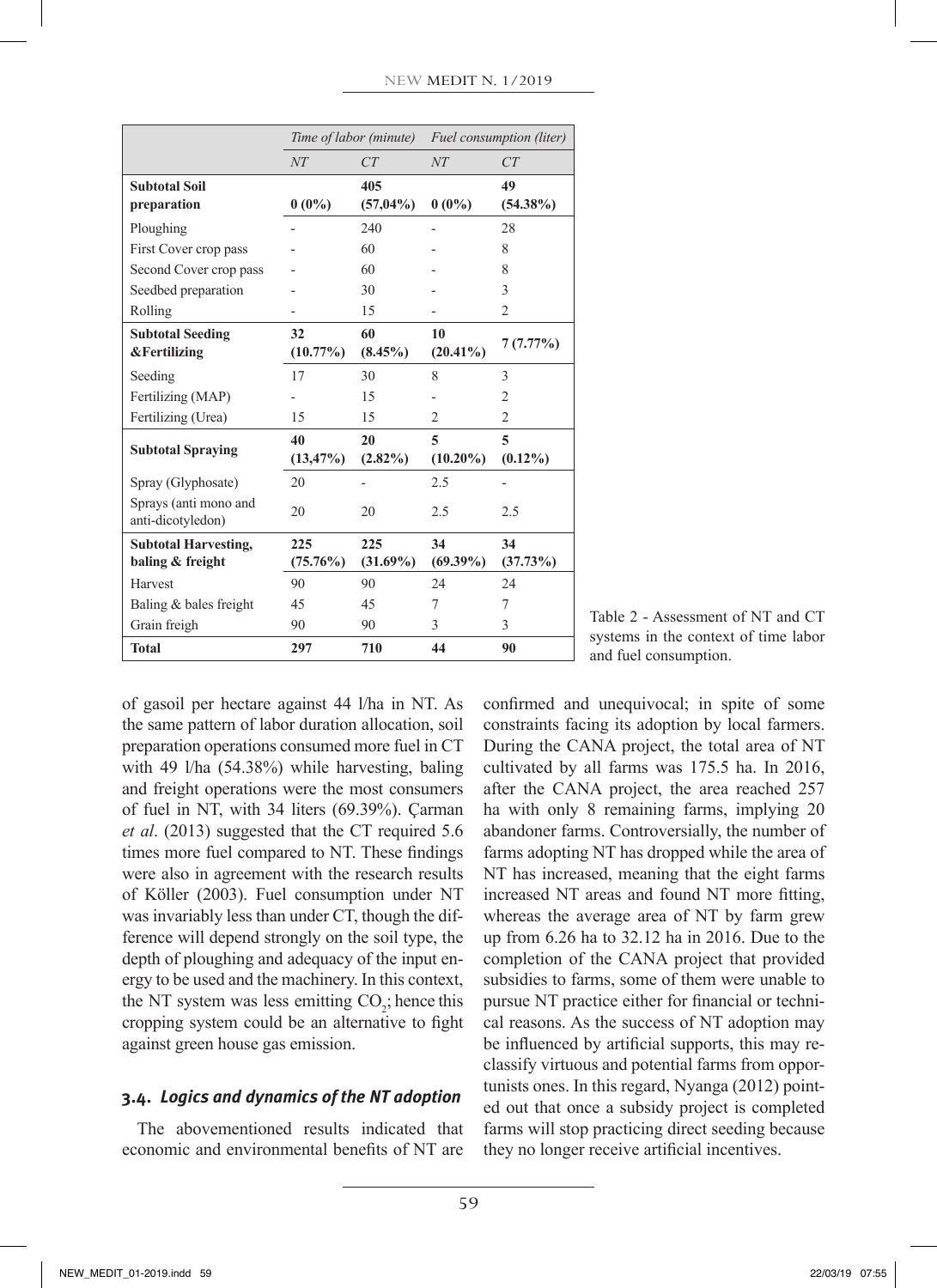

Figure 1 - Evolution of the main reasons for adopting NT during and after CANA project.

## 3.4.1. *Reasons for adopting NT*

Through CANA project, adherent farms aimed at improving their economic skills via adopting NT, by minimizing production costs and saving time of labor. During CANA project, there were 89% of farmers who considered that NT adoption may decrease mechanization cost, against 60% after CANA project (Fig. 1). In 2016, 35% of farms realized that NT could reduce significantly time of labor, however, during CANA project only 11% of farms considered that. This rising rate of time consideration is due to the positive effects of NT practices experienced by adoptive farmers. According to Raunet *et al*. (1999) the suppression of plowing can facilitate cultural operations by saving time and allowing flexibility to farmers. Else, in 2016, a little proportion of farms (5%) began to feel the role of adopting NT in protecting soil against erosion.

## 3.4.2. *Constraints of NT adoption*

According to the sample, NT adoption faced some resistance regarding the socioeconomic and technical context; the evolution of these constraints varied over time and is linked to the comprehension and the ability of farms to be accustomed with. According to Figure 2, the feeling of farms towards the major constraints facing NT adoption during and after the CANA project has changed completely.

## 3.4.2.1. Economic constraints

The NT seeder is a specific seeder, it is very heavy, weighing between 2300 and 2500 kg and it needs a powerful tractor to be managed. Locally, the majority of tractors are medium power and they are unable to lift NT seeder, therefore acquiring a powerful tractor becomes a necessity for NT adoption.

During the early years of NT experience, yield may drop because of the lack of mastery of both machinery and weed control; as a result yield performance could be affected. Pittelkow *et al*. (2015) indicated that yields in the first years following NT implementation declined for all crops. NT farming systems require an increased amount of herbicides, as mechanical weed control and tillage is not a valid option for these systems (Friedrich, 2005). During CANA project 42% of farms considered that herbicides cost weighted negatively on NT adoption, while in 2016 only 10% evoked this constraint. This could be explained by the shift of some farms to other weed control alternatives such as using crop rotation. It should be noted that the ownership of NT seeder is paramount to continue the adoption of NT, the majority of farms that abandoned NT did not possess their own NT seeder.

## 3.4.2.2. Social constraints

According to the surveyed farms, the conflict with neighboring farms that practice sheep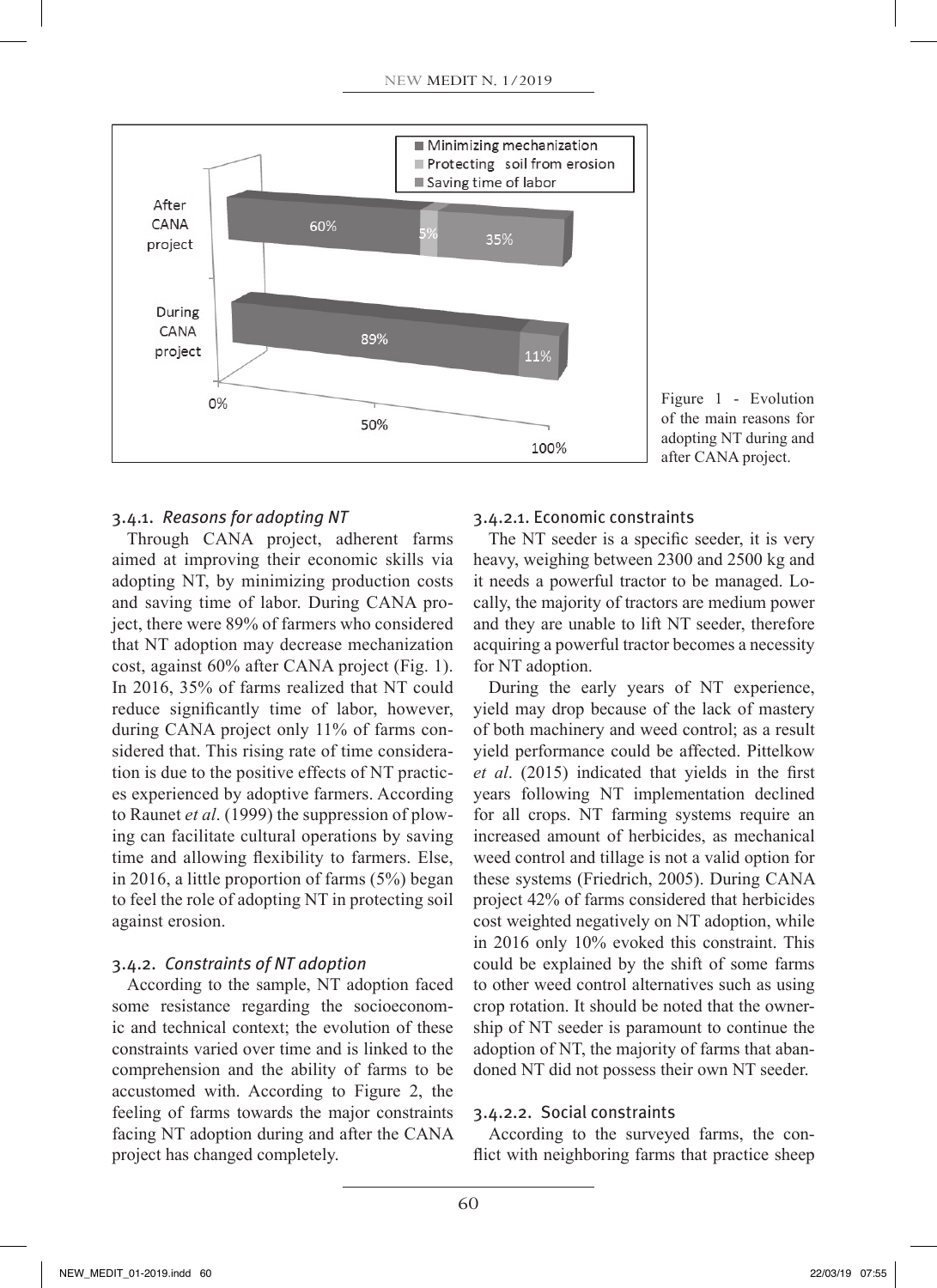

Figure 2 - Major constraints affecting NT adoption during and after CANA project.

farming became more noticeable in 2016; it increased from 3% during CANA project to 16% afterwards. Said *et al*. (2011) pointed out that the introduction of NT technology could lead to competition between cereals and sheep farming. Conflict between farm's neighborhoods could arise from the scarcity of pasture areas. It should be noted that NT is a technique that aims to reabsorb the annual grazed fallow to ensure a permanent vegetative cover, which may cause pressure on sheep's pasture areas. Locally, sheep farming has a social anchoring and is well integrated with cereal practices. Thus, the introduction of new technologies should take into account the local habits and values.

## 3.4.2.3. Technical constraints

Depending on climate and soil type, eliminating tillage may lead to a physical deterioration of soil, so it is not advisable to eliminate tillage altogether in soils with a clay content below 15%. While this is less of an issue in the study area where soils are heavy and crops are harvested in summer and seeding takes place in autumn where soils are dry. NT gives the soil more stable structure and contributes to increase soil organic matter (Chan, 2008), hence, soil compaction would be reduced after a few years of practice. Indeed, Farmers who considered that NT increase soil compaction made their judgment on the basis of a short period of experience.

In 2016, the constraint of "Infestation by weeds" was still taken into account by 18% of farms against 32% during CANA project. Perez *et al*. (1998) outlined that infestation by weeds is the major problem for the NT cropping; indicating that *Bromus ssp* and other weeds could have a conclusive role in direct seeding. Furthermore, 10% of farms in 2016 raised the problem of the emergence of new crop diseases. Indeed, keeping stubble residues on the surface of soil lead to the emergence of fungal pathogens.

Abusive use of pesticides in NT has an economic, environmental and human health concerns. The use of "Glyphosate" animated more and more the controversy. In fact, repeated use of the same herbicide resulted in weeds resistance. "Glyphosate" became ubiquitous in ecosystems, affecting aquatic and terrestrial organisms and creating health problems in human populations (Morin, 2009). The development of NT techniques has been accompanied by an increasing use of herbicides necessary for controlling the development of weeds which is no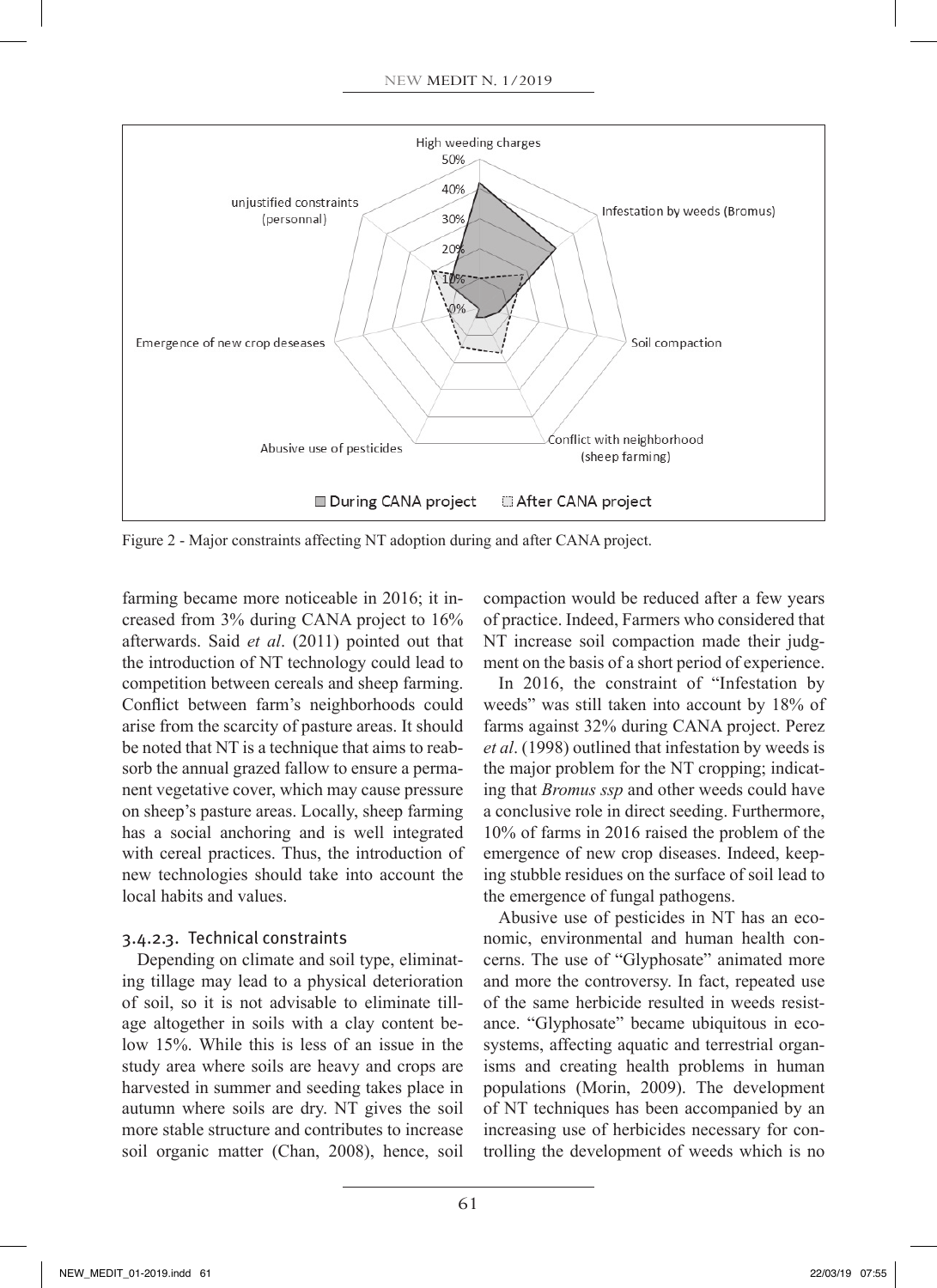longer assured in part by agronomic techniques. Conservation systems are therefore efficient, but at high costs of chemical inputs, then the farmer should not be penalized by having to pay higher chemical expenses (Williams, 1997).

## **4. Conclusion**

It is clear that all the classification criteria favor the NT system, going through wheat yield, cost of production, time of labor, fuel consumption and the gross margin. Despite there are 71% of farms among the sample who dropped out of the NT adoption, that makes sense to ask the question. Probably, finding the answer involve other dimensions more than the quantitative analysis. Moving backward to the eight farmers; why did guys maintain the NT? Certainly, they have typical and interesting characteristics that should be underlined. These farmers have a predisposition to undertake new technologies and they were totally convinced of the NT adoption and their decision seemed to be conclusive. They have high levels of education and agricultural training; most of them possess NT drill with a powerful tractor. They respect CA concepts regarding compliance with the use of crop rotation with legumes and the stubble residues cover. That's certainly the recipe to get a good grain yield. These criteria seemed are keys to success, for this purpose, it is recommended to take into account these characteristics to select farms candidates, likely to adhere to future adoption projects of NT in the region. Agricultural policies should be more involved in the NT adoption; it should be noted that the most eminent problem facing NT adoption process is the unavailability of NT drill and its high cost of rental services. A new local manufacturing prototype of NT seeder named "BOUDOUR" is currently in the testing phase. According to the extension services, this NT seeder will be shortly available on market at an affordable price and its acquisition will be subsidized at a level of 30% via the governmental fund of agricultural subsidy "FNDIA". In spite of that, efforts are still not enough to achieve a high level of NT adoption. Efforts should emphasize on the improvement of the technical levels of farmers by strengthening the agricultural extension machinery, training, workshops and innovation research. Indeed, the innovation research has a paramount effect on the NT adoption in the local conditions, the implementation of complementary scientific disciplines namely: agronomy, ecology, sociology…etc could provide solutions for CA adoption and then ensure farm sustainability.

#### **References**

- Benites J., 2008. Effect of no-till on conservation of the soil and soil fertility. In: Goddard T., Zoebisch M.A., Gan Y.T., Ellis W., Watson A. and Sombatpanit S. (eds.), No-Till Farming Systems. *Special Publication*, 3: 59-72.
- Bernard A., 1911*. Annales de Géographie*, 20: 411- 30. JSTOR.
- Berranen H., 2007. La Formation agricole en Algérie: Problématique et prise en charge des nouveaux besoins. *Premières rencontres euro-méditerranéennes de l'enseignement agricole public*, 15.
- Bouzerzour H., Mahnane S., Makhlouf M., 2006. Une association pour une agriculture de conservation sur les hautes plaines orientales semi-arides d'Algérie. *Options méditerranéennes*, 69: 107-111.
- Brouder S.M., Gomez-Macpherson H., 2014. The impact of conservation agriculture on smallholder agricultural yields: a scoping review of the evidence. *Agriculture, ecosystems & environment*, 187: 11-32.
- Çarman K., Marakoğlu T., Gür K., 2013. International Conference on Agriculture and Biotechnology, *IP-CBEE* 2013, 60.
- Chan Y., 2008. Increasing soil organic carbon of agricultural land. *Primefact*, 735: 1-5.
- Demmak A., 1982. *Contribution à l'étude de l'érosion et des transports solides en Algérie septentrionale.*
- Derpsch R., 2008. No-tillage and conservation agriculture: a progress report. *No-till farming systems. Special Publication*: 7-39.
- Derpsch R., Friedrich T., Kassam A., Li H., 2010. Current status of adoption of no-till farming in the world and some of its main benefits. *International Journal of Agricultural and Biological Engineering*, 3: 1-25.
- Dhehibi B., Zucca C., Frija A., Shinan N., Kassam S.N., 2018. Biophysical and Econometric analysis of adoption of soil and water conservation techniques in the semiarid region of Sidi Bouzid (Central Tunisia). *New Medit*, 2: 15-28.